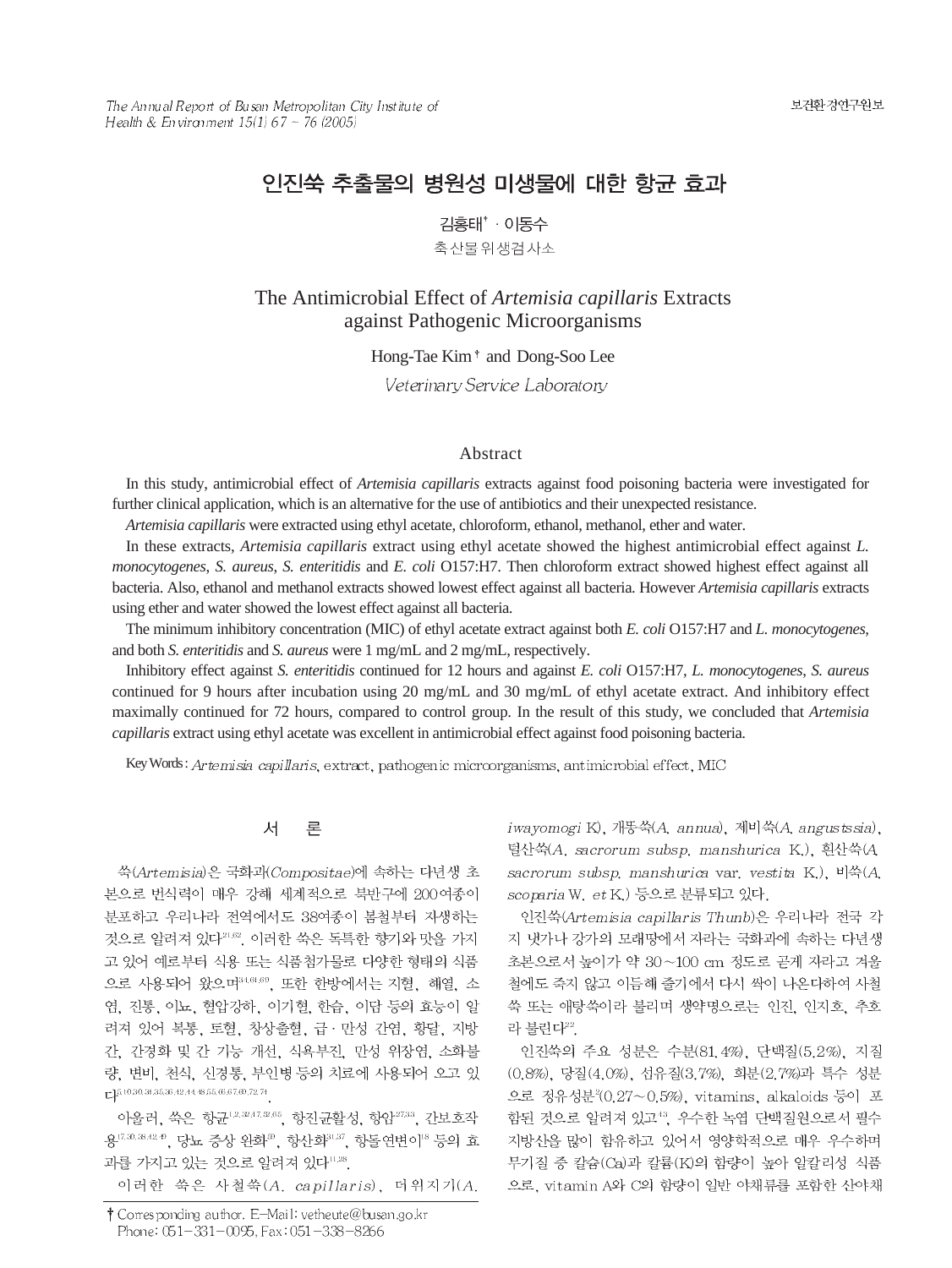류 중에서 가장 높은 것으로 알려져 있다.

또한 scoparone, 4-hydroxyacetophenone, capillarisin 등의 성분은 이담작용에 유용하고, 외국에서는 Artemisia sp.의 잎과 꽃을 tincture, absolute, 정유 등의 제조법으로 추출된 armoise oil, wormwood oil, davana oil, tarragon, vestitas, afra oil 등의 향료는 음료, 과자, 식품, 화장품 등의 제조에 이용되고 있다<sup>19</sup>.

아울러, 정유 성분은 약 96종 화합물의 혼합체로서 cineole,  $\alpha$ -thujone,  $\beta$ -myrcene, camphor, borneol, caryophyllene, muurolene, logniverbenone, ses quiterpene alcohol 등의 다량 성분과 adenine, choline, camphene, p-cymene, 3-thujanone,  $\alpha$ terpinen-4-ol.  $cis-1-$ methyl-4(1-methylethyl)-2cyclohexen-1-ol 등이 함유된 것으로 밝혀져 있다<sup>225</sup>.

인진쑥은 일반 쑥과는 달리 특히 황달, 간염, 간경화에 효과 적이고 간기능 항진26에 효능이 뛰어난 것으로 알려져 있다.

지금까지 인진쑥에 대한 연구로는 생육특성 및 성분함량 .. 정유성분67과 관련한 생물학적 연구와 간 보호 효과 17.30.38.42.49 항균작용12.3247.3265, 항염증3.38 및 진통 효과, 항암효과7.37.33, 항 산화작용31, 담즙분비 효과 5.35.4, 당대사 개선 효과, 과산화지질 에 대한 효과25.46572. 혈압강하작용61. 당뇨병 및 고혈당증의 치 료 효과®, 항진균활성, 항돌연변이 효과8, 용혈성 빈혈<sup>63</sup>, 충치 억제 효과456 등에 관련한 약리학적 연구가 보고되어 있다.

오늘날 문명이 발달하고 수많은 사람들의 교류가 활발해지 면서 전 세계적으로 식중독이 공중보건학적으로 매우 중요하 게 대두되고 있는데 이 같은 식품 매개로 인하여 사람에서 문 제가 되는 질병은 250여종 이상이 알려져 있으며 이중에서 중 요한 병원체는 약 25종 정도가 알려져 있다. 사람에게 식중독 을 일으킬 수 있는 주요 병원성 세균으로는 Salmonella spp., Escherichia coli(E. coli) O157:H7. Listeria  $monocytogenes(L, monocytogenes)$ , Staphylo $occus$  $aureus(S, aureus)$ . Campylobacter jejuni(C. jejuni). Clostridium perfringens  $(C.$  perfringens)  $\frac{1}{6}$ ol 있다<sup>68</sup>.

미국 질병통제 및 예방센터(Centers for Disease Control and Prevention)의 보고에 따르면 식품매개에 의한 질병발생 이 연간 500만 건 중 약 4,000명이 사망하는 것으로 알려져 있고, 대부분은 Salmonella균에 의한 식중독이 연간 약 100만  $\sim$  400만 명이 발생하여 이중 약 2,000여명이 사망(0.1%)하며, E. coli O157: H7균에 의한 식중독은 연간 약 1만 명이 발생하 여 약 300명이 사망하며, L. monocytogenes균에 의한 식중 독은 연간 약 1500명이 발생하여 약 400명이 사망하는 것으로 알려져 있어 이러한 주요 병원성 세균에 의한 식중독은 심각한 문제로 대두되고 있다. 이들 식중독의 피해액은 연간 살모넬라 가 6억~35억\$, E. coli O157:H7이 2억~6억\$, 리스테리아균 이 약 2억~3억\$의 손실을 입는 것으로 알려져 있다®.

우리나라의 식중독발생은 1994년 1,764명, 1996년 2,676

명. 1998년 4.577명 등 1990년대 이후 계속 증가추세에 있다. 우리나라의 식중독 발생의 원인체로는 살모넬라균이 약 50%. 포도상구균이 약 20%를 차지하고 있다.

이러한 병원성 세균들에 의한 식중독의 발생은 식품위생 수 준이 향상됨에도 불구하고 전 세계적으로 매년 증가할 뿐만 아 니라 원인체도 다양해지고 있는 실정이다.

살모넬라 및 포도상구균 식중독은 오래 전부터 문제시 되어 왔지만 대장균 O157 및 리스테리아 등의 식중독은 새로운 식 중독 원인균으로 알려지고 있다.

Salmonella 속균은 Salmon과 Smith(1885)에 의해 Hog Cholera에 감염된 돼지로부터 S. cholerasuis가 처음 분리 보 고된 이래 전 세계적으로 분포되어 있으며, 사람을 포함한 포유 동물에 감염되어 패혈증, 설사, 폐렴 등을 일으키는 인수공통전 염병의 병원체이며 가장 중요한 식중독 원인균의 하나이다". 식 중독에 관련되는 주요 균종은 S. enteritidis, S. typhimurium 등이 있다. 유럽 및 미국 등에서 1984년 이후 살모넬라에 의한 식중독의 발생빈도가 증가하기 시작하였고, 1988년 이후로 전 세계적으로 Salmonella enteritidis에 의한 식중독의 폭발적인 발생으로 살모넬라 식중독에 대한 관심이 크게 고조되어 왔다®.

E. coli O157:H7은 1982년 처음 보고된 장관출혈성 대장균 (enterohemorrhagic E coli)으로 사람에서 나타나는 병형은 출혈 성 대장염(hemorrhagic colitis), 용혈성 요독증 증후군(hemolytic uremic syndrome), 혈전성 혈소판 감소증(thrombotic thrombocytopenic purpura) 등 주요 3가지로 분류되며 용혈성 요 독증후군으로 진전될 경우 사망 등을 유발할 수 있다".

E. coli O157: H7에 의해 발생되는 식중독 증상은 복벽의 경 련, 혈변, 장점막의 부종으로 특징지어지는 toxin에 의한 감염 으로 열은 없거나 약간 있을 수 있고 증상은 24시간 이내에 수 양성 설사로 시작하여 혈변성 설사가 2~4일 동안 지속되고, 보통 2~9일 후에 임상증상은 사라진다. 치명적인 감염은 유 아나 면역이 저하된 사람에서 일어날 수 있고, 중등도 감염의 경우는 혈변성 설사를 일으키지 않을 수 있다<sup>88</sup>.

L. monocytogenes는 30~37°C에서 잘 자라지만 10°C이 하에서도 성장하는 저온세균으로서 토양, 목초, 동물의 분변, 사일리지, 물 등 자연환경에 흔히 존재하며 사람뿐만 아니라 면양, 산양, 소, 돼지, 조류 등 동물에도 감염하는 병원균이다. 특히 사람에 감염시 뇌막염, 유산, 사산 및 패혈증을 일으킬 수 있으며 특히 임산부, 태아, 신생아, 노인, 면역결핍성 환자 등 면역기능이 약한 사람에게 감염율이 높으며, 건강한 사람에게 는 30%, 노약자와 면역기능이 약해진 사람에게는 70% 정도의 높은 치사율을 갖는 인수공통질병이다.

리스테리아 식중독은 1980년대에 구미 제국에서 여러 차례 발생한 이후 전 세계적으로 식품 전반에 걸쳐 광번위하게 문제 시되고 있다.

S. aureus는 건강한 사람의 비강. 인후. 피부 등을 비롯하여 주위환경에 널리 분포되어 있으며 사람이나 동물에서 화농성 질환, 패혈증 또는 식중독의 원인균으로 잘 알려져 있고 황색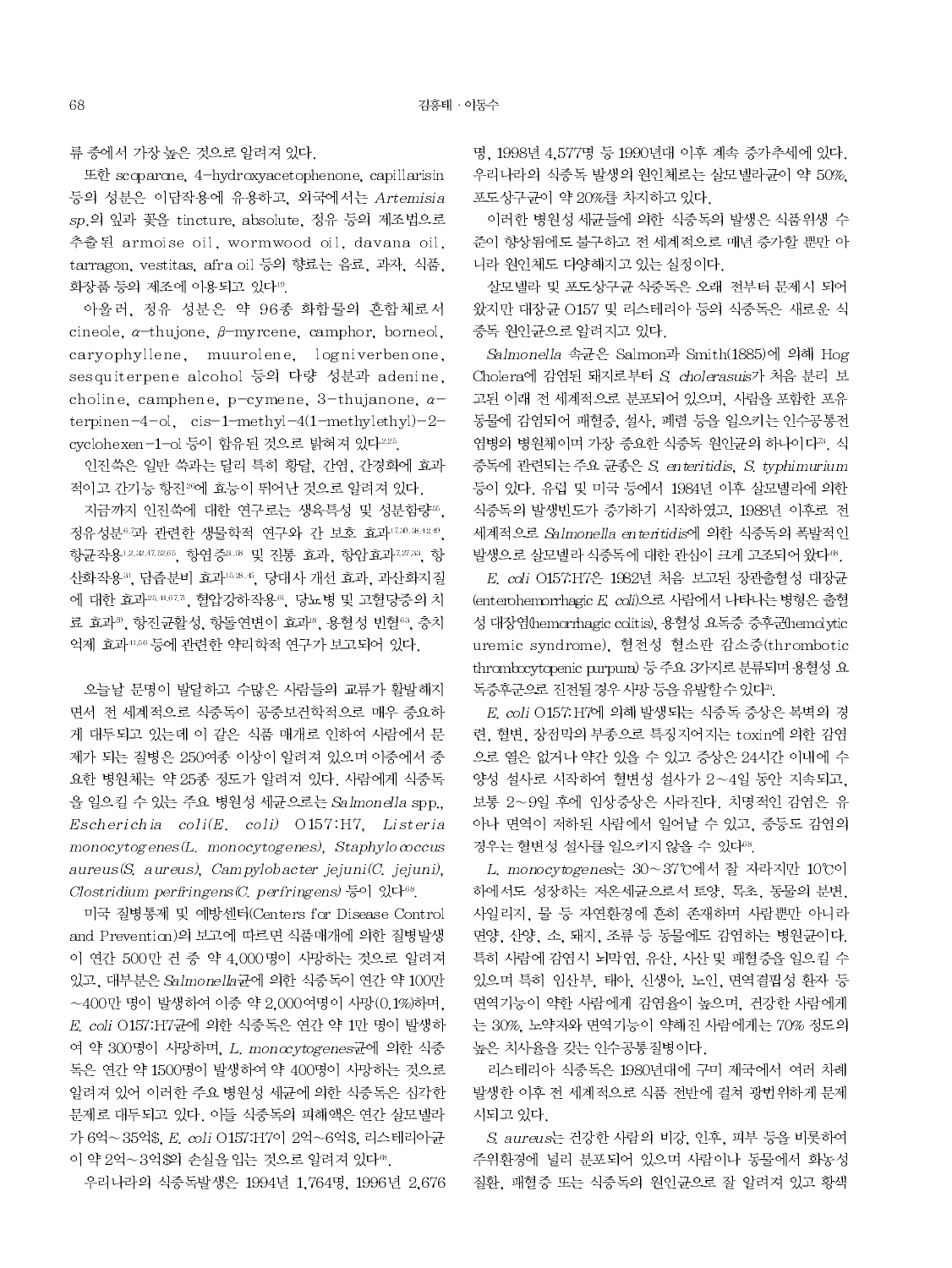포도상구균에 의한 식중독은 음식물 내에서 증식하는 과정 중 에 생산한 장독소(enterotoxin)를 사람이 음식물과 함께 섭취 하므로 발생하는데 잠복기는 30분~8시간이며 주요 임상 증상 은 메스꺼움, 구토, 복통, 설사, 의기소침 및 침울 증상을 보이 다가 24~72시간 내에 자연회복되며 사망률은 극히 낮다®

따라서, 본 연구에서는 인진쑥의 항균작용이 있다는 보고를 토대로 우리가 생활하면서 접할 수 있는 식중독 유발 병원성 세균에 대한 인진쑥 추출물의 항균효과를 조사하고자 본 실험 을 실시하게 되었다.

# 재료 및 방법

### 인진쑥 추출물

대구광역시 중구 남성로 약령시장의 한약 건재상에서 2004 년 5월부터 2005년 5월까지 건조된 인진쑥(Artemisia capillaris)을 구입하여 이물질을 제거하고 깨끗이 한 다음 제 분기로 곱게 분쇄하여 인진쑥 분말을 얻었다. 이러한 인진쑥 분말 100 g에 유기용매인 ethyl acetate, chloroform, ethanol, methanol, ether 및 증류수 1000 mL을 가하여 항 온수조(140 rpm 24시간, 37°C)에서 진탕한 후 저온 원심분 리기(3,000 rpm, 20분, 4℃)에서 원침하였다. 이 후 각각의 상층액을 여과한 추출물을 회전 진공 농축기(Heidolph<sup>a</sup>, Laborota 4000, Germany)에서 농축하여 완전 건조시킨 후 냉동 건조시켜 인진쑥 ethyl acetate, chloroform, ethanol, methanol, ether 및 물 추출물을 얻었다. 이러한 인진쑥 추 출물들은 -20℃ 냉동고에 보관하면서 실험에 사용하였다.

### 실험균주 및 배지

실험균주는 국립수의과학검역원으로부터 분양받아 부산광 역시 보건환경연구원 축산물위생검사소에 보관 중인 식중독을 유발할 수 있는 병원성 세균(S. enteritidis ATCC 13076, E. coli O157.H7 ATCC 43890, L. monocytogenes ATCC 19117, S. aureus ATCC 25923)균주를 tryptic soy broth(TSB, Merck, Germany) 배지에 37℃ 배양기에서 2일 간 호기적 조건으로 계대배양하여 사용하였다(Table 1).

항균성 실험에는 tryptic soy agar(TSA, Merck, Germany) 배지를 사용하였다.

### 인진쑥 추출물의 항균 효과측정(disc 확산법)

인진쑥 추출물의 항균효과는 disc 확산법에 따라 측정하였

Table 1. Microorganisms used for antimicrobial activity test

다<sup>8,29,54</sup>, tryptic soy broth(TSB) 배지에서 배양한 세균을 spectrophotometer O.D. (Asso) 0.4 (세균 농도 10<sup>6</sup> CFU/mL)로 흡광도를 조절한 후, tryptic soy agar(TSA) 배 지와 혼합한 후 배양접시에 분주하여 실온에서 굳혔다.

69

이 배지 위에 멸균된 paper disc를 밀착시킨 후 인진쑥의 ethyl acetate, chloroform, ethanol, methanol, ether 및 물 추출물을 각각 20 mg/disc, 2 mg/disc, 0.2 mg/disc 농 도로 희석하여 천천히 흡수시켰다.

대조군으로 인진쑥 추출물이 들어 있지 않은 70% ethyl acetate, chloroform, ethanol, methanol, ether 및 증류 수를 실험군과 동일한 방법으로 동일한 량을 점적시켰다.

이렇게 준비된 모든 배양접시는 37℃에서 24시간 배양한 후 disc 주변에 생성된 세균발육저지대(mm)의 크기를 측정하여 각각의 인진쑥 추출물의 항균 정도를 측정하였다.

인진쑥 ethyl acetate 추출물의 항균효과 검색 및 최소 발육저지농도 (minimum inhibitory concentration : MIC) 측정

TSB 배지에 농도별로 인진쑥의 ethyl acetate 추출물을 첨 가하고 각 세균에 대한 MIC를 측정하였다.

인진쑥 ethyl acetate 추출물을 membrane filter (pore size: 0.2 μm, Toyoroshi kaisha, Japan)로 제균시킨 후, TSB 배지에 0.1, 0.5, 1, 2, 3 mg/mL 농도가 되도록 3 mL의 TSB 배지에 0.3 mg, 1.5 mg, 3 mg, 6 mg, 9 mg을 첨가하 였다.

여기에 하룻밤 배양된 각 실험균주를 spectrophotometer O.D.(A660) 0.4(세균 농도 10<sup>6</sup> CFU/mL)로 흡광도를 조절한 것을 100배 희석시켜 접종하고 37°C 에서 16~18시간 배양한 후, 육안적으로 혼탁도를 확인하여 균의 생육여부에 따라 MIC 를 측정하였다.

# 인진쑥 ethyl acetate 추출물이 병원성 세균의 증식에 미치는 영향

인진쑥 ethyl acetate 추출물을 membrane filter (pore size: 0.2 μm. Toyoroshi kaisha, Japan)로 제균시킨 후, 0. 20, 30 mg/mL 농도가 되도록 신선한 TSB 배지 10 mL에 0, 200, 300 mg을 첨가하고 여기에 O.D.값이 0.4가 될 때까지 키운 각 세균 배양액을 10 山씩 접종시켜 rotary shaking incubator에서 37°C, 100 rpm, 72시간 배양하면서 일정 시 간 간격으로 세균 배양액의 증식 정도를 660 nm에서 측정하 여 병원성 세균의 성장 속도를 확인했다<sup>16</sup>.

Strains L. monocytogenes ATCC 19117 Gram positive bacteria S. aureus ATCC 25923 S. enteritidis ATCC 13076 Gram negative bacteria E. coli O157:H7 ATCC 43890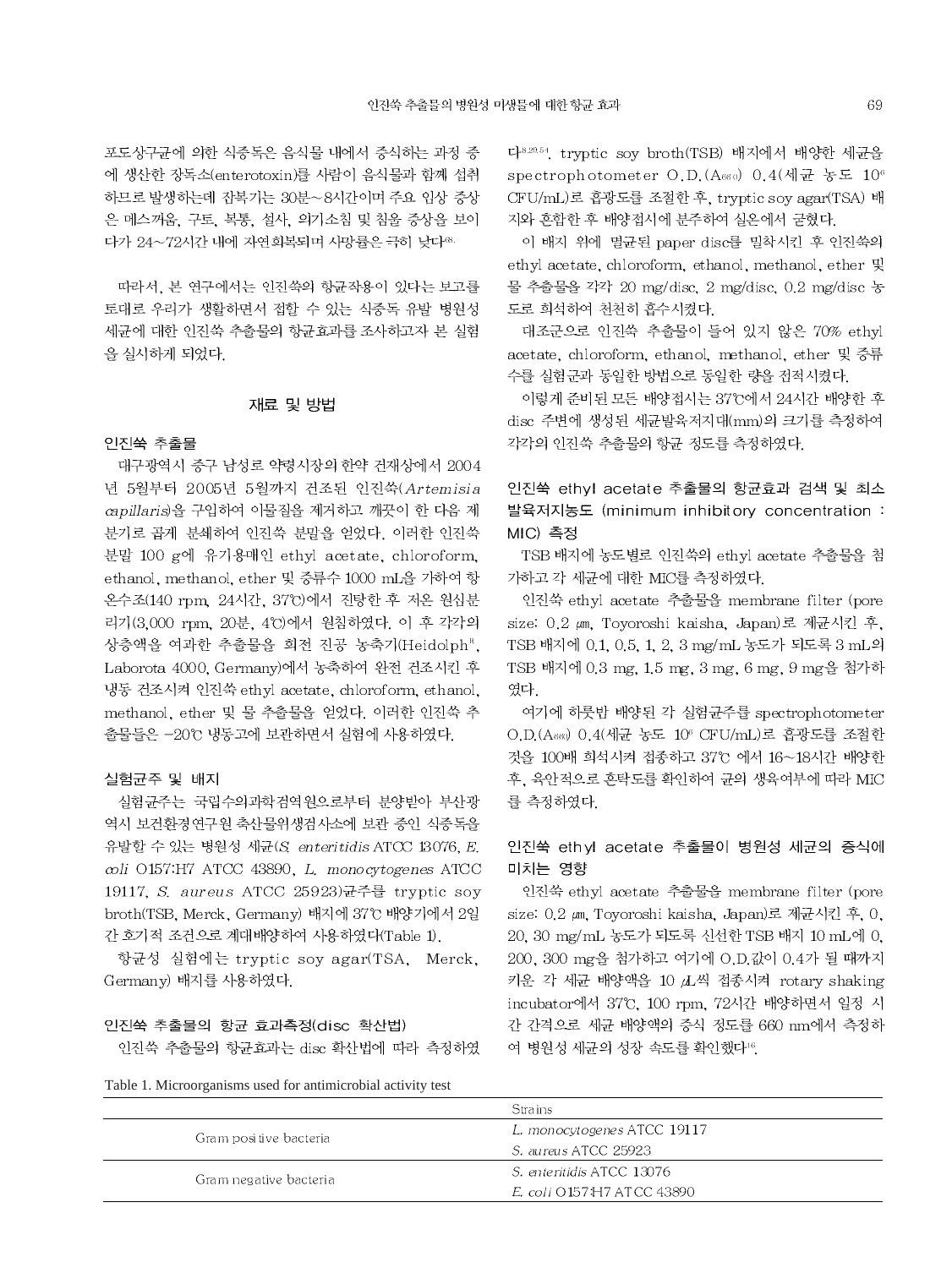김홍태 · 이동수

#### 결 과

## 인진쑥 추출물의 용매별 회수량(수율)

인진쑥 분말 100 g에 유기용매인 ethyl acetate, chloroform, ethanol, methanol, ether 및 증류수 1000 mL을 가하여 얻은 인진쑥 추출물들은 각각 7.2 g, 12 g, 7.9 g. 14 g. 9.5 g 및 25.4 g이었다. 이러한 추출물들을 감압농축 하여 동결건조해서 최종적으로 실험에 사용하기 위해 얻은 인 진쑥 추출물들은 각각 2.2 g, 3.5 g, 2.3 g, 5.2 g, 2.8 g 및 8.8 g이었다(Table 2).

### 인진쑥 추출물의 항균활성 효과측정

disc 확산법으로 인진쑥 추출물의 병원성 세규에 대한 항규 활성을 실험하여 다음과 같은 결과를 얻었다(Table 3). 인진쑥 ethyl acetate, chloroform, ethanol, methanol, ether 및 물 추출물의 Gram 양성균과 음성균에 대한 항균활성은 같은 종류의 추출물인 경우 disc에 접적한 추출물의 농도가 증가할 수록 세균발육저지대의 크기가 증가하는 양상을 보였다. 따라 서, 인진쑥 ethyl acetate 추출물이 Gram 양성균인 L. monocytogenes에 대해 20 mg/disc 농도에서 27 mm, S. aureus에 대해 20 mg/disc 농도에서 21 mm와 Gram 음성균 인 S. enteritidis에 대해 20 mg/disc 농도에서 23 mm, E. coli O157: H7에 대해 20 mg/disc 농도에서 19 mm로 가장 강 한 항균효과를 보였다. 다음으로 인진쑥 chloroform 추출물이 Gram 양성균과 음성균 모두에 대해 강한 항균효과를 보였다. 아울러, 인진쑥 ethanol, methanol 추출물도 Gram 양성균과 음성균 모두에 대해 약한 항균효과를 보였지만 인진쑥 ether 및 물 추출물인 경우 항균력이 없거나 미약한 결과를 보였다.

# 인진쑥 ethyl acetate 추출물의 항균효과 검색 및 최 소발육저지농도 (MIC) 측정

병원성 세균에 대한 항균효과가 가장 우수하였던 인진쑥 ethyl acetate 추출물의 각종 세균에 대한 최소발육저지농도 (MIC)를 측정한 결과는 다음과 같다(Table 4).

인진쑥 ethyl acetate 추출물의 MIC는 E. coli O157.H7, L. monocytogenes에 대해서는 1 mg/mL, S. enteritidis, S. aureus에 대해서는 2 mg/mL이었다.

# 인진쑥 ethyl acetate 추출물이 병원성 세균의 증식에 미치는 영향

인진쑥 ethyl acetate 추출물을 TSB 배지에 서로 다른 농 도 (0, 20 및 30 mg/mL) 별로 첨가하고 각각의 병원성 세균 을 접종시켜 72시간 배양하면서 일정시간 간격으로 세균의 성 장 정도를 측정하여 Fig. 1, Fig. 2, Fig. 3 및 Fig. 4와 같은 증식 곡선을 얻었다.

인진쑥 ethyl acetate 추출물이 S enteritidis의 증식에 미치는 영향을 살펴보면 Fig. 1과 같이 대조군의 경우 배양 6 시간 후부터 급속한 균의 증식이 나타났지만 20 mg/mL과 30 mg/mL의 농도에서는 배양 12시간까지 균의 증식 억제 효과 를 나타냈고 이후 72시간까지도 대조군에 비해서 뚜렷한 균의 증식 억제 효과를 나타냈다.

| Table 2. Recovery quantities of each <i>Artemisia capillaris</i> extract |                 |            |         |          |       |      | (Unite : g) |
|--------------------------------------------------------------------------|-----------------|------------|---------|----------|-------|------|-------------|
| Extract                                                                  | ethyl ace ta te | chloroform | ethanol | methanol | ether | D.W. |             |
| $pre-extraction(power)$                                                  | 100             | 100        | 100     | 100      | 100   | 100  |             |
| 1st extraction                                                           | 7.2             | 12         | 7.9     | 14       | 9.5   | 25.4 |             |
| last extraction (ly ophilization)                                        | つつ              | 3.5        | 2.3     | 5.2      | 2.8   | 8.8  |             |

Table 3. Antimicrobial activities of each Artemisia capillaris extract against pathogenic microorganisms

|                     | clear zone on plate(mm) <sup>1</sup> |                    |            |                |                |           |           |  |
|---------------------|--------------------------------------|--------------------|------------|----------------|----------------|-----------|-----------|--|
| strains             | $Ex$ tract conc.:<br>(mg/disc)       | ethyl<br>ace ta te | chloroform | ethanol        | methanol       | ether     | D.W.      |  |
| L. monocytogenes    | 0.2                                  | 15                 | 13         | 12             | 8              | $\bigcap$ | 10        |  |
|                     | 2                                    | 20                 | 18         | 16             | 15             | $\bigcap$ | 12        |  |
|                     | 20                                   | 27                 | 24         | 21             | 22             | 10        | 13        |  |
| S. aureus           | 0.2                                  | 10                 | 8          | $\bigcap$      | $\overline{O}$ | $\bigcap$ | $\bigcap$ |  |
|                     | 2                                    | 16                 | 13         | 8              | 8              | $\Omega$  | ∩         |  |
|                     | 20                                   | 21                 | 17         | 12             | 13             | 9         | 9         |  |
|                     | 0.2                                  | 11                 | 9          | $\overline{7}$ | 8              | $\bigcap$ | $\Omega$  |  |
| S. enteritidis      | 2                                    | 17                 | 15         | 14             | 12             | $\bigcap$ | 10        |  |
|                     | 20                                   | 23                 | 19         | 16             | 15             | $\Omega$  | 12        |  |
| $E.$ coli $O157:HT$ | 0.2                                  | 9                  | 8          | $\bigcap$      | $\bigcap$      | $\bigcap$ | C         |  |
|                     | 2                                    | 14                 | 12         | 8              | 7              | $\Omega$  | ∩         |  |
|                     | 20                                   | 19                 | 16         | 11             | 12             | 8         |           |  |

<sup>1</sup> diameter of inhibitory zone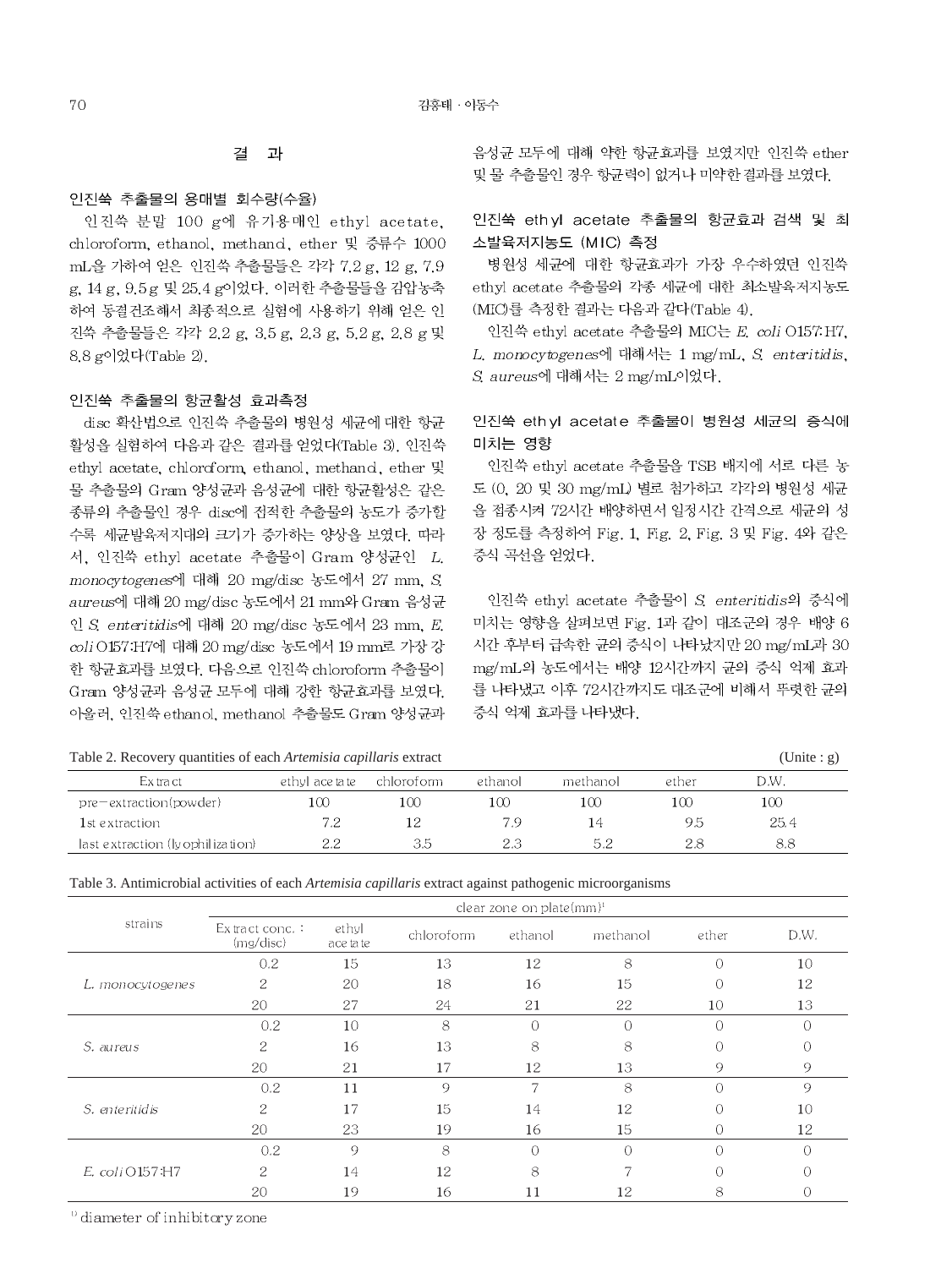Table 4. Minimum inhibitory concentrations (MIC) of the ethyl acetate extract from *Artemisia capillaris* against pathogenic microorganisms

| Pa thoge ni c mi croorganisms | MIC                  |
|-------------------------------|----------------------|
| S. enteritidis                | $2 \,\mathrm{mg/mL}$ |
| E. coli O157:H7               | $1 \,\mathrm{mg/mL}$ |
| L. monocytogenes              | $1 \,\mathrm{mg/mL}$ |
| S. aureus                     | $2 \,\mathrm{mg/mL}$ |



Fig. 1. Effect of the ethyl acetate extract from *Artemisia capillaris* against growth of *S. enteritidis*.

인진쑥 ethyl acetate 추출물이 E. coli O157: H7의 증식에 미치는 영향을 살펴보면 Fig. 2와 같이 대조군의 경우 배양 6 시간 후부터 급속한 균의 증식이 나타났지만 20 mg/mL과 30 mg/mL의 농도에서는 배양 9시간까지 균의 증식 억제 효과를 나타냈고 이후 72시간까지도 대조군에 비해서 뚜렷한 균의 증 식 억제 효과를 나타냈다.



Fig. 2. Effect of the ethyl acetate extract from *Artemisia capillaris* against growth of *E. coli* O157:H7.

인진쑥 ethyl acetate 추출물이 L. monocytogenes의 증 식에 미치는 영향을 살펴보면 Fig. 3과 같이 대조군의 경우 배 양 6시간 후부터 급속한 균의 증식이 나타났지만 20 mg/mL 과 30 mg/mL의 농도에서는 배양 9시간까지 균의 증식 억제 효과를 나타냈고 이후 72시간까지도 대조군에 비해서 뚜렷한 균의 증식 억제 효과를 나타냈다.



Fig. 3. Effect of the ethyl acetate extract from *Artemisia capillaris* against growth of *L. monocytogenes*.

인진쑥 ethyl acetate 추출물이 S aureus의 증식에 미치 는 영향을 살펴보면 Fig. 4와 같이 대조군의 경우 배양 6시간 후부터 급속한 균의 증식이 나타났지만 20 mg/mL과 30 mg/mL의 농도에서는 배양 9시간까지 균의 증식 억제 효과를 나타냈고 이후 72시간까지도 대조군에 비해서 뚜렷한 균의 증 식 억제 효과를 나타냈다.



Fig. 4. Effect of the ethyl acetate extract from *Artemisia capillaris* against growth of *S. aureus*.

#### $\overline{\mathbb{L}}$ 찰

인진쑥 분말 100 g에 유기용매인 ethyl acetate. chloroform, ethanol, methanol, ether 및 증류수 1000 mL을 가하여 얻은 인진쑥 추출물들은 각각 7.2 g, 12 g, 7.9 g, 14 g, 9.5 g 및 25.4 g이었다.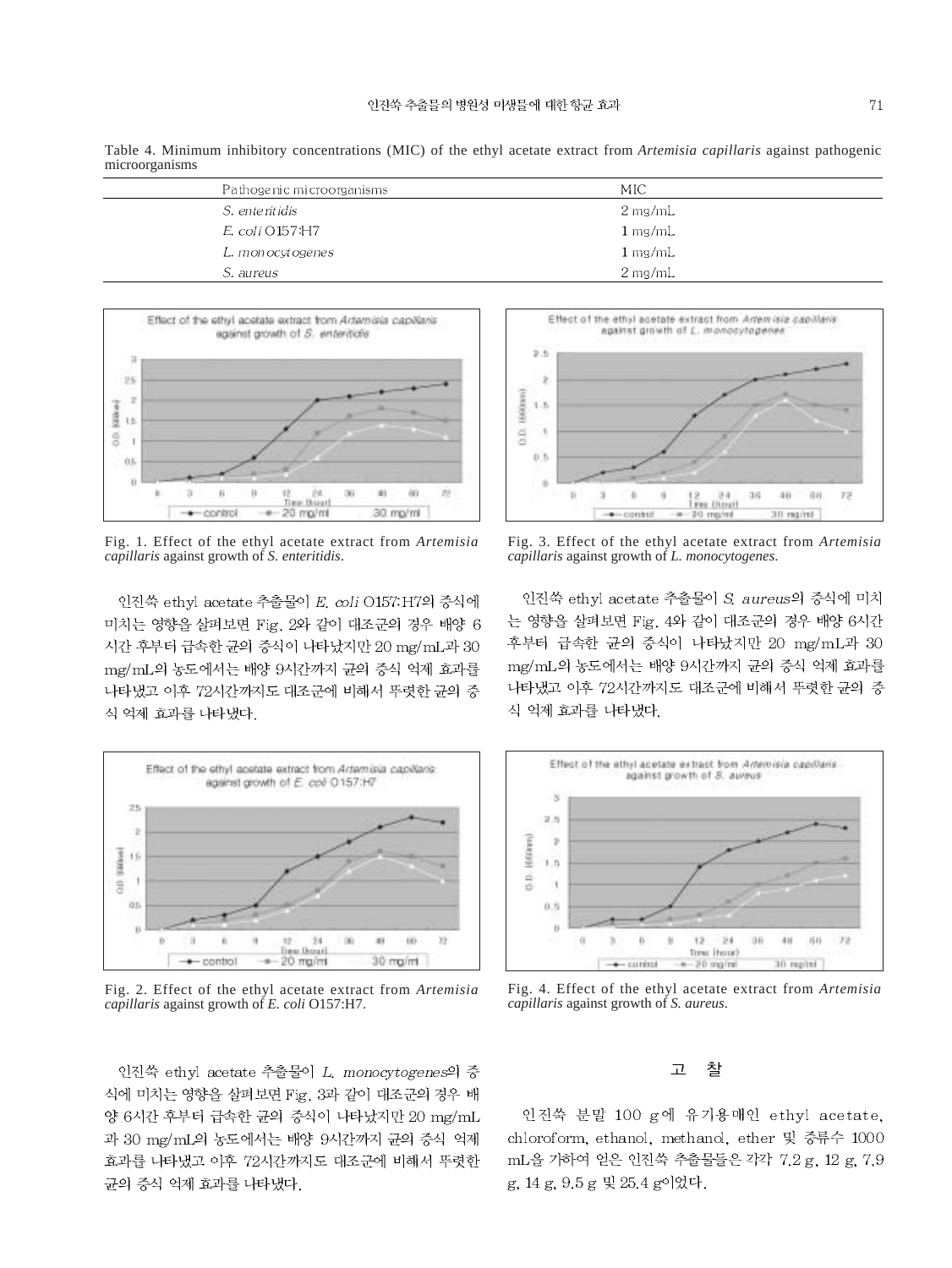한편, Park 등 은 쑥 물추출물 수율이 약 4%, 쑥 에탄올추 출물 수율이 약 8%라고 보고하였다.

인진쑥 추출물의 병원성 세균에 대한 항균활성을 실험한 결 과 본 실험에서 인진쑥 ethyl acetate, chloroform, ethanol, methanol, ether 및 물 추출물의 Gram 양성균과 음성균에 대한 항균활성이 같은 종류의 추출물인 경우 추출물 의 농도가 증가할수록 항균활성이 보다 크게 나타난 결과는 Bae'가 보고한 인진쑥의 유기용매 및 열수추출물의 항균활성 에서의 결과와 비교했을 때 일치하였다. 아울러, 인진쑥의 ethyl acetate 추출물이 Gram 양성균인 S. aureus에 대해 강한 항균효과를 보인 결과도 일치하였다.

본 실험에서는 인진쑥 ethyl acetate 추출물이 Gram 양성 균인 L. monocytogenes와 Gram 음성균인 S. enteritidis, E. coli O157: H7에 대해서도 가장 강한 항균효과를 보였고 다 음으로 인진쑥 chloroform 추출물이 Gram 양성균과 음성균 모두에 대해 강한 항균효과를 보였다. 아울러, 인진쑥 ethanol, methand 추출물도 Gram 양성균과 음성균 모두에 대해 보다 약한 항균효과를 보였지만 인진쑥 ether 및 물 추출 물인 경우 항균력이 없거나 미약한 결과를 보였다. 또한, park 등50은 쑥 에탄올추출물은 1% 농도에서 S. aureus, L. monocy togenes에 대하여 항균활성이 있다고 보고하였다. 한편, Kang 등<sup>12</sup>은 갓의 ethanol 추출물 중 ethyl acetate 분 획물의 S. aureus에 대한 강한 항균효과를 보고하면서 Kang 등3은 갓 추출물이 대장균이나 살모넬라균에도 항균력이 나타 난다고 보고하였다. 그리고 Kim 등 이은 산초의 methanol 추 출물이 Gram 양성균보다는 음성균인 E. coli에 더 민감하게 반응하였다고 보고한 바 있다. Lim 등30은 대황 메탄올 추출물 이 S. aureus, S. typhimurium에 대해 항균효과를 보였다 고 보고한 바 있다. Kim 등 3은 영귤과즙 추출물이 과피 추출 물보다 항균효과가 우수하고 이 두 추출물은 그람 양성균보다 그람 음성균에 대하여 항균력이 우수하며 영귤과즙 acetone 추출물이 L. monocytogenes, E. coli, E. coli O157: H7에 대하여 가장 강한 항균력이 나타났고 이밖에 ethyl acetate. methanol 추출물도 항균력이 있다고 보고하였다.

일반적으로 식물의 ethyl acetate 추출층에는 사포닌 성분. 유기산류, 탄닌당, 배당체 및 기타 알칼로이드류가 주로 용출 되는 것으로 알려져 있어<sup>60</sup> 참고해보면 본 실험에서 인진쑥의 ethyl acetate 추출물이 가장 높은 항균력이 있는 결과를 보 이므로 이러한 성분 중에 인진쑥의 항균력을 가지게 하는 물질 이 존재할 수 있다고 사료된다.

아울러, 인진쑥의 chloroform 추출물도 항균력이 있는 것 으로 여겨지는데 이 경우는 phenol류, terpenoid류, flavonoid 등의 성분에 항균력을 가지게 하는 물질이 존재할 수 있다고 사료된다. 또한, 항균성 물질은 특정 용매에 국한되 어 용출되는 것이 아니라 여러 가지 성분이 복합적으로 작용할 수도 있을 것으로 사료되어진다.

특히, Cho 등'은 국내 자생 쑥속 식물의 정유 성분에는 강한

항균력이 있다고 밝혔으며 이러한 항균활성의 주요 성분은 cineole, coumarin 및 azulene이라고 보고하였다.

Kim 등<sup>24</sup>은 쑥의 휘발성 향기성분 중 1.0% 농도의 thujone, caryophyllene  $\mathcal{L}$  farnesol $\mathcal{L}$  E. coli, S. aureus 에 대해 항균효과를 나타냈다고 보고하였다.

인진쑥 ethyl acetate 추출물의 MIC는 E. coli O157 H7. L. monocytogenes에 대해서는 1 mg/mL, S. enteritidis. S. aureus에 대해서는 2 mg/mL이었다. 아울러, Bae'가 보 고한 인진쑥 ethyl acetate 추출물의 MIC는 E. coli에 대해 서 250 ppm, S. paratyphimurium, S. aureus에 대해서 500 ppm이었다.

한편, Lim 등30은 대황 메탄올 추출물의 MIC가 S. typhimurium에 대해서 300 mg/mL 농도, S. aureus에 대 해서 250 mg/mL 농도이지만 E, coli에 대해서 300 mg/mL 농도에서도 생육을 억제시키지 않았다고 보고한 바 있다.

Lim 등 은 쇠비름 메탄올 추출물의 MIC가 S. aureus에 대해서 200 mg/mL 농도, E. coli에 대해서 300 mg/mL 농 도라고 보고한 바 있다.

Kang 등 은 갓 에탄올 추출물의 MIC가 S. aureus와 E. coli에 대해서 20 mg/mL 농도이고 그람 음성균보다 그람 양성균에 대한 항균활성이 더 높게 나타났으며 다소 약하기는 하지만 상당한 항균효과가 있다고 보고한 바 있다.

Kim 등32은 영귤과즙 acetone 추출물의 MIC는 L. monocytogenes와 E. coli O157: H7에 대하여 1.5% 농도이 고 S. aureus에 대하여 2.5% 농도라고 보고하였다.

Mok 등<sup>46</sup>은 단삼 추출물의 E. coli에 대한 MIC가 0.8 mg/mL 농도라고 보고하였다.

인진쑥 ethyl acetate 추출물이 병원성 세균의 증식에 미치 는 영향을 살펴보면 대조군의 경우 배양 6시간 후부터 급속한 균의 증식이 나타났지만 20 mg/mL과 30 mg/mL의 농도에 서 S. enteritidis균에 대해서는 배양 12시간까지, E. coli O157:H7, L. monocytogenes, S. aureus균에 대해서는 배 양 9시간까지 균의 증식 억제 효과를 나타냈고 이후 72시간까 지도 대조군에 비해서 뚜렷한 균의 증식 억제 효과를 나타 냈다.

이러한 결과 역시 Bae'가 보고한 인진쑥 ethyl acetate 추 출물이 S. typhimurium균에 대해 2000 ppm과 3000 ppm 의 농도에서 배양 12시간까지 균의 성장 억제 효과를 보인 것 과 유사하였다. 이밖에 Park 등교은 갓의 물 추출물이 400~ 600 ppm의 낮은 농도 법위에서 S. typhimurium 균에 대한 증식 억제 효과와 Shin 등™은 자소 잎의 ethanol 추출물을 500 µg/mL와 1000 µg/mL씩 배양액에 첨가했을 때 S. typhimurium균의 생육 억제 효과가 36시간까지 지속된다는 결과를, Chung 등 음은 영지 추출물이 특이적으로 S. typhimurium균에 대해 항균 활성을 갖는다는 것을 보고한 바 있다.

또한, Bae'가 보고한 인진쑥 ethyl acetate 추출물이 S.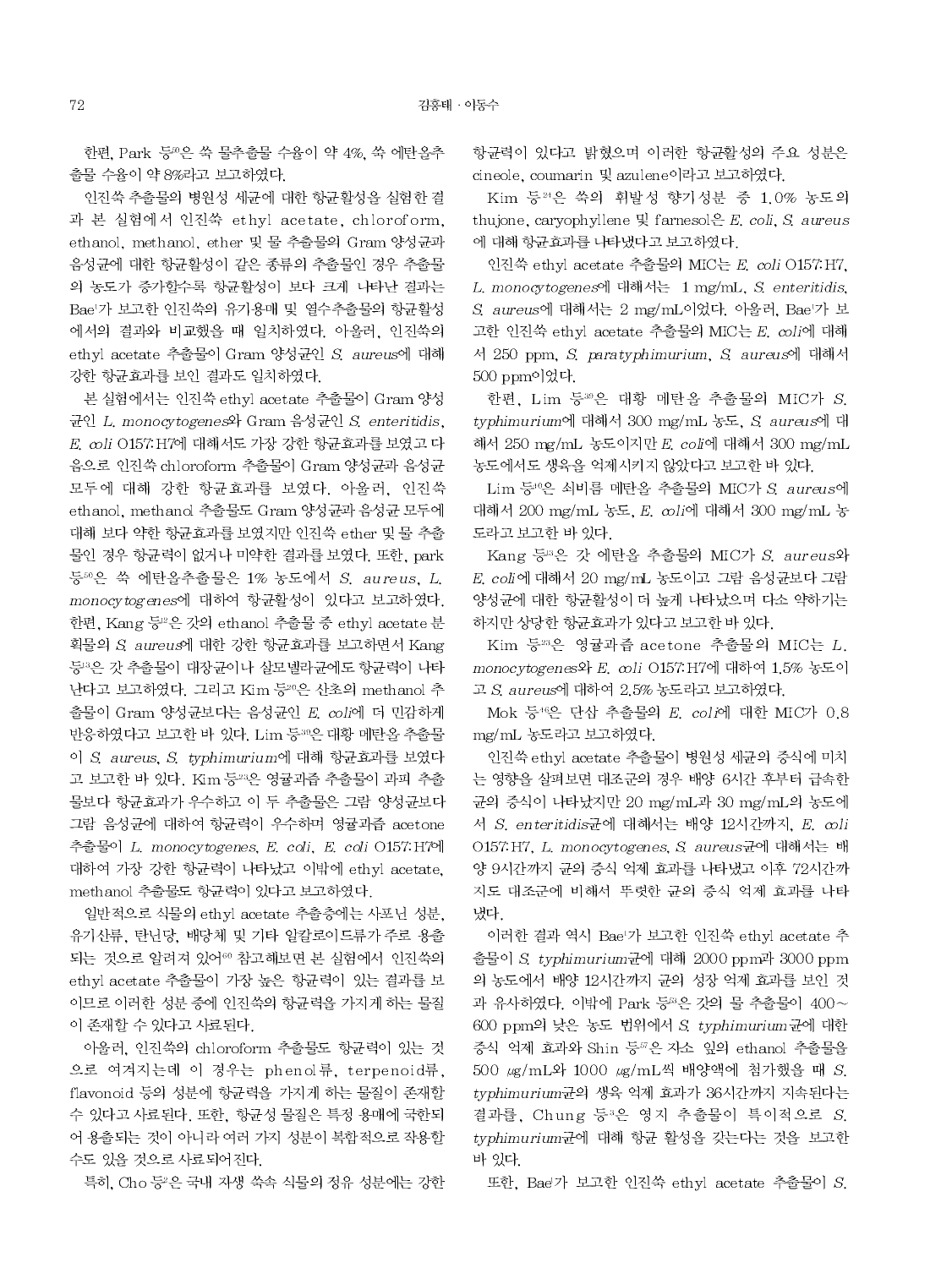aureus균에 대해 2000 ppm과 3000 ppm의 농도에서 각각 배양 12, 24시간까지 균의 증식 지연 효과를 보인 결과가 유사 하였는데 이 밖에 Chung'이 손바닥 선인장 ethanol 추출물 이 3.0 mg/mL 이상에서 S. aureus균의 증식을 지연시켰다는 보고와 park 등 하이 갓 추출물이 1000~1200 ppm의 농도에 서 S. aureus균에 대해 증식 억제 효과를 보였다는 보고, Jeon 등%이 질경이 methanol 추출물이 31,28%의 농도에서 S. aureus균의 성장을 억제한다는 보고도 있다.

아울러, Kang 등록은 갓 에탄올 추출물이 S. aureus에 대해 저농도에서 균증식이 촉진되었으나 20 mg/mL 농도에서 배 양 24시간까지 억제되다가 서서히 증가하여 40 mg/mL 농도 에서 완전히 억제되었고  $E$ ,  $col$ i에 대해서 5 mg/mL 이하의 농도에서는 균증식이 약간 증가하였으나 10 mg/mL에서 다소 억제되어 20 mg/mL 이상의 농도에서는 약 4시간 후부터 거 의 증식하지 못하였다고 보고하였다.

#### 결 론

본 연구에서는 식중독 유발 병원성 세균에 대한 인진쑥 추출 물의 항균효과를 조사하였다.

인진쑥 ethyl acetate, chloroform, ethanol, methanol, ether 및 물 추출물의 병원성 세균에 대한 항균활성을 실험한 결과 인진쑥 ethyl acetate 추출물이 Gram 양성균인 L. monocytogenes, S. aureus와 Gram 음성균인 S. enteritidis, E. coli O157 H7에 대해서 가장 강한 항균효과 를 보였고 다음으로 인진쑥 chloroform 추출물이 Gram 양성 균과 음성균 모두에 대해 강한 항균효과를 보였다. 아울러, 인 진쑥 ethanol, methanol 추출물도 Gram 양성균과 음성균 모두에 대해 보다 약한 항균효과를 보였지만 인진쑥 ether 및 물 추출물인 경우 항균력이 없거나 미약한 결과를 보였다.

인진쑥 ethyl acetate 추출물의 MIC는 E. coli O157.H7. L. monocytogenes에 대해서는 1 mg/mL, S. enteritidis, S aureus에 대해서는 2 mg/mL이었다.

인진쑥 ethyl acetate 추출물이 병원성 세균의 증식에 미치 는 영향을 살펴보면 대조군의 경우 배양 6시간 후부터 급속한 균의 증식이 나타났지만 20 mg/mL과 30 mg/mL의 농도에 서 S. enteritidis균에 대해서는 배양 12시간까지, E. coli O157: H7, L. monocytogenes, S. aureus균에 대해서는 배 양 9시간까지 균의 증식 억제 효과를 나타냈고 이후 72시간까 지도 대조군에 비해서 뚜렷한 균의 증식 억제 효과를 나타 냈다.

결론적으로 인진쑥 추출물의 식중독 원인 세균에 대한 증식 억제 효과가 확인되어 전통 민간요법과 여러 보고 등에서 전해 져온 인진쑥의 항균 작용을 과학적으로 검증하는데 의의가 있 고, 따라서 수의나 인의 임상에서 대두되고 있는 항생제 내성 을 줄일 수 있는 생약으로 개발하여 입상적으로 적용해볼 가치 가 있는 것으로 사료된다.

# 참 고 문 헌

- 1. Bae JH. Effect of Artemisia capillaris extract on the growth of food-borne pathogens, J Korean Nutr Soc 2003; 36(2): 147-153.
- 2. Cho YH, Chiang MH, Essential oil composition and antibacterial activity of Artemisia capillaris, Artemisia argyi, and Artemisia princeps. Kor J Intl Agri 2001, 13(4): 313-320.
- 3. Chung DO, Jung JH. Studies on antimicrobial substances of Ganoderma lucidum. Kor J Food Sci Technol 1992, 24(6). 552-557.
- 4. Chung HJ. Antioxidative and antimicrobial activities of Opuntia ficus indica var. saboten. Kor J Soc Food Sci 2000; 16(2): 164-169.
- 5. Editorial board, Explanation of medicinal plants of orient. Gomoon Publishing Co., Seoul, 1981; 48-63.
- 6. Hahn DR, Kim IH et at. Studies on the volatile oil constituents in Artemisia sp. Isolation and Determination of camphor by gas chromatography. Kor J Pharmacog 1973, 4.71-74.
- 7. Hwang YK, Kim DC, Hwang WI, Han YB, Inhibitory effect of Artemisia princeps pampan. Extract on growth of cancer cell lines. Kor Nutr Soc 1998; 31: 799-808.
- 8. James GC, Sherman J. Chemotherapeutic agent in Microbiology, A laboratory manual chemical agents of control. John Wiley & Sons. New York. 1987,  $247 - 254$ .
- 9. Jeon YO, Kim KH, Kim SI, Han YS, Screening of antimicrobial activity of the plantain (Plantago asiatica L.) extract. Kor J Soc Food Sci 1998; 14(5):  $39 - 45$ .
- 10. Jin JI. Dictionary of oriental medicine and medicinal plants. Dongdo Publishing Co., Seoul, 1984.
- 11. Jung PG, Herbal medicine. Hongshin Publishing Co., Secul, 1990; 189-201.
- 12. Kang SK, Isolation and antimicrobial activity of antimicrobial substance obtained from leaf Mustard (Brassica juncea). Kor J Food Sci Technol 1995; 24(5): 697-698.
- 13. Kang SK, Sung NK, Kim YD, Shin SC, Seo JS, Choi KS, Park SK, Screening of antimicrobial activity of leaf Mustard (Brassica juncea) extract. J Kor Soc Food Nutr 1994, 23(6). 1008-1013.
- 14. Kang SK, Sung NK, Kim YD, Lee JK, Song BH,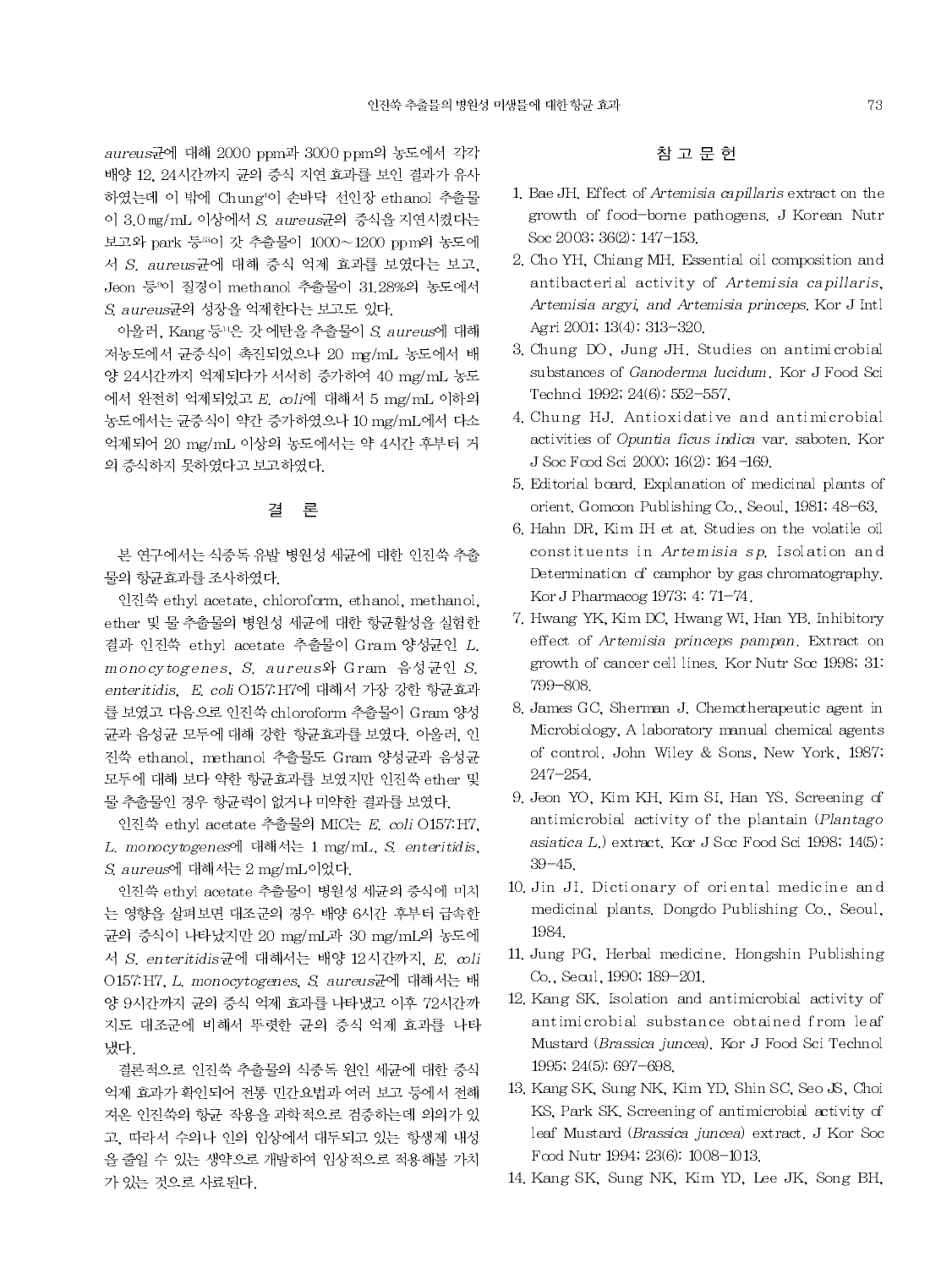Kim YW, Park SK, Effects of ethanol extract of leaf Mustard (Brassica juncea) on the growth of microorganisms. J Kor Soc Food Nutr 1994, 23(6).  $1014 - 1019.$ 

- 15. Kang SY, Sung SH, Park JH, Kim YC. Hepatoprotective activity of scopoletin, a constituent of Solanum lyratum, Arch Pharm Res 1998; 21(6): 718-722.
- 16. Karapinar M. Inhibitory effects of anethole and eugenol on the growth and toxin production of Aspergillus parasiticus, International J Food Microbid 1990, 10. 193-200.
- 17. Kim EJ, Lee CK, Choi JW. The effect of scoparone on the hepatic bromobenzene metabolizing enzyme system in rats. Kor J Pharmacogn 1992, 23: 81-88.
- 18. Kim JO, Kim YS, Lee JH, Kim MN, Lee SH, Moon SH, Park GY. Antimutagenic effect of the major volatile compounds identified from Mugwort (Artemisia asictica nakai) leaves. J Kor Soc Food Nutr 1992; 21(3): 308-313.
- 19. Kim OC, Jang HJ et al. Volatile components Artemisia apiaceae Herba, Agricultural Chemistry and Biotechnology 1994; 37: 37-42.
- 20. Kim SY. Effect of wildlife plants addition on the preservation of bread and rice cake. Ph.D. Pukyong National Univ, Busan, 1997.
- 21. Kim TJ. In Korean Resources Plants IV. Seoul National Univ Press, Seoul, 1996, 259,
- 22. Kim TJ. Korean resources plants. Seoul National University Publishing, Seoul, 1966, 260-267.
- 23. Kim YD, Kim YJ, Oh SW, Kang YJ, Lee YC. Antimicrobial activities of solvent extracts from Citrus sudachi juice and peel. Kor J Food Sci Tech 1999, 31(6). 1613-1618.
- 24. Kim YS, Kim MN, Kim JO, Lee JH, The effect of hot water-extract and flavor compounds of Mugwort on microbial growth, J Kor Soc Food Nutr 1994; 23(6): 994-1000.
- 25. Kimura Y, Okuda H, Okuda T, Hatano T, Arichi S, Agata. Studies on the activities of tannins and related compounds from medicinal plants and drugs. Effects of extracts of leaves of Artemisia species and caffeic acid chlorogenic acid on lipid metabolic injury in rats fed peroxidized al. Chem Pharm Butl 1985; 33: 2028-2034.
- 26. Kiso Y, Ogasawara S, Hirota K, Watanabe N, Oshima Y, Konno C, Hikino H. Antihepatotoxic

principles of Artemisia capillaris buds. Planta Medica 1984; 50: 81-85.

- 27. Kolodziej H. Kayser O. Woerdenbag HJ. Pras N. Structure-cytotoxicity relationships of a series of natural and semi-synthetic simple coumarins as assessed in two human tumor cell lines. Z Naturforsch 1997; 52: 3-4.
- 28. Komiya T, Sukui MT, Oshio H. Capillarisin, a constituent from Artemisia capillaris herba. Chem Pharm Bull 1975; 23. 1387-1388.
- 29. Kudo T, Saga N. Development of a simple method for antibiotic susceptibility testing in algae using paper discs. Nippon Suisan Gakkaishi 1990, 56. 455.
- 30. Lee CH, Han KH, Choi IS, Kim CY, Cho JK, Effect of mugwort-water extracts on cadmium toxicity in rats. Kor J Food Sci Ani Resour 1999; 19: 188-197.
- 31, Lee GD, Kim JS, Bae JO, Yoon HS, Antioxidative effectiveness of water extract and ether extract in Wormwood (Artemisia montana Pampan). J Kor Soc Food Nutr 1992; 21: 17-22.
- 32. Lee JS. Studies on the antimicrobial effect on Mugwort (Artemisia asictica nakai) leaves. Master thesis. The catholic univ of Korea 1996.
- 33. Lee MK, Choi GP, Ryu LH, Lee KY, Yu CY, Lee HY. Enhanced immune activity and cytotoxicity of Artemisia capillaris Thunb. Extracts against human cell lines. Korean J Medicinal Crop Sci 2004; 12: 36-42.
- 34. Lee SD, Park HH, Kim DW, Bang BH, Bioactive constituents and utilities of Artemisia sp. as medicinal herb and foodstuff. Kor J Food & Nutr.  $2000$ ;  $13(5)$ :  $490 - 505$ .
- 35. Lee SJ. Coloured medicinal plants and Pharmacognosy. Gomoon Publishing Co., Seoul. 1975; 545-552.
- 36. Lee SJ. Studies on the origin of korean folk medicines (I). Kor J Pharmacognosy 1975;  $6(2)$ :  $75 - 93$
- 37. Lee SJ, Chung HY, Lee IK, Yoo ID. Isolation and identification of flavonoids from ethanol extracts of Artemisia vulgaris and their antioxidant activity. Kor J Food Sci Technol 1999, 31(3): 815-822.
- 38. Lee WY, Lee SD, Son SY, Lee KW et al. The protective effect of Artemisia capillaris crude juice on CCl4 induced hepatic damage in dogs. J Kor Vet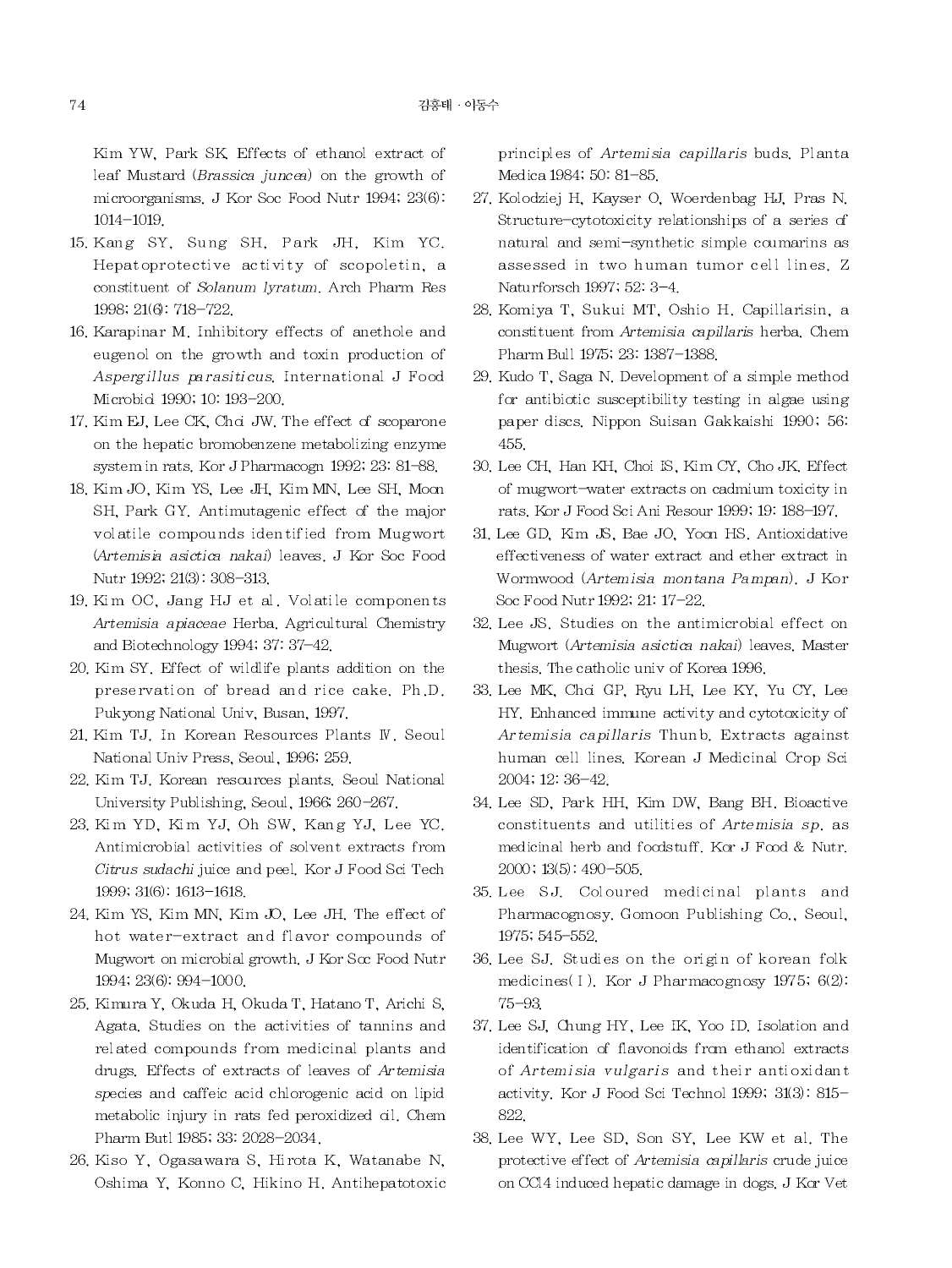Clin 2003; 20: 389-395.

- 39. Lim MK, Kim MR. Antimicrobial activity of methanol extract from Rheum tanguticum against food hazardous microorganisms and the composition of the extract. Kor J Soc Food Cookery Sci 2003, 19(4). 470-476.
- 40. Lim MK, Kim MR. Antimicrobial activity of methanol extract from Soibirhym (Portulace oleracea) against food spoilage or foodborne disease microorganisms and composition of the extract. Kor J Soc Food Cookery Sci 2001; 17: 565.
- 41. Lim SN. Studies on the biological activities of Mugwort (Artemisia asictica nakai) leaves. Master thesis. Yonsei Univ of Korea 1992.
- 42. Lim SS, Kim MH, Lee JH et al. Effect of Artemisia Princeps var Orientalis and Circium Japonicum var Ussuriense on liver function, body liquid and bile acid of hyperlipidemic rat. Kor Nutr Soc 1997, 30. 797-802.
- 43. Lim SS, Lee JH et al. Biological activity of the soluble extracts from Artemisia Princeps var Orientalis acted on cardiovascular system. Kor Nutr Soc 1997; 30: 634-638.
- 44. Lim SS, Lee JH et al. Effect of Artemisia Princeps var Orientalis and Circium Japonicum var Ussuriense on serum lipid of hyperlipidemic rat. Kor Nutr Soc 1997, 30: 12-18.
- 45. Mashimo K, Shimizu K, Chihara G. Study on choleretics: Especially choleretic action of "Inchinko-to". The Saishin-lgaku 1963, 18. 1430-1435.
- 46. Mok JS, Park UY, Kim YM, Chang DS. Effects of solvents and extracting condition on the antimicrobial activity of Salviae miltiorrhizae Radix (Salvia miltiorrhiza) extract. J Kor Soc Food Nutr 1994; 23(6): 1006-1011.
- 47. Moran A, Montero MJ, Martin ML, San Roman L, Pharmacological screening and antimicrobial activity of the essential oil of Artemisia caerulescens subsp. Gallica. J Ethnopharmacology 1989; 26: 197-203.
- 48. Nam SM, Ham SS et al. Effects of Artemisia iwayomogi Kitamura ethanol extract on lowering serum and liver lipids in rats. J Kor Soc Food Sci Nutr 1998; 27. 338-343.
- 49. Okuno J, Uchida K, Kaolowaki M, Akahori A. Choleretic effect of Artemisia capillaris extract in

rats. JPN. J Pharmacol 1981; 31: 835-838.

- 50. Park CS, Kwon CJ, Choi MA, Park GS, Choi KH. Antibacterial activities of Cordyceps spp., Mugwort and Pine needle extracts. Kor J Food Pres 2002,  $9(1): 102 - 108.$
- 51. Park JC, Yu YB, Lee H, Kim NJ, Studies on the chemical components and biological activities of edible plants in korea(VI). J Kor Soc Food Nutr 1994; 23: 116-119.
- 52. Park SK, Park JC, Antimicrobial activity of extracts and coumaric acid isolated from Artemisia Princeps var. orientalis. Korean J Biotechnol Bioeng 1994; 9(5): 506-511.
- 53. Park SK, Park JR, Lee SW, Seo KI, Kang SK, Shim KH. Antimicrobial activity and heat stability of water-pretreated extract of leaf mustard dolsan (Brassica juncea). J Kor Soc Food Nutr 1995; 24(5):  $710 - 715$
- 54. Piddock LJV. Techniques used for the determination of antimicrobial resistance and sensitivity in bacteria, J. Appl. Bacteriol 1990; 68. 307
- 55. Rho TH, Seo GS et al. Growth characteristics and chemical components in local collections of Artemisia sp. Kor J Medicinal crop sci 1993, 1. 171-177.
- 56. Rim SN, Studies on the biological activities of Artemisia, MS Thesis, Yonsei University 1995; 1-46.
- 57. Shin DH, Kim MS, Han JS. Antimicrobial effect of ethanol extracts from some medicinal herbs and their fractionated against food borne bacteria. Kor J Food Sci Technol 1997, 29(4): 808-816.
- 58. Tariq MM, Mossa JS, Alyahya MA, Parmar NS, Ageel AM. Evaluation of Artemisia inculta for anti-inflammatory activity in rats. AM JChin Med 1987; 15: 127-132.
- 59. Twaij HA, Badr AA. Hypoglycemic activity of Artemisia herba alba. J Ethnopharmacol 1988; 24.  $123 - 126$ .
- 60. Woo WS. Natural products research method. Seoul National Univ. Publishing Co., Seoul, 1996.
- 61. Yamahara J, Kobayashi G, Matsuda H, Katayama T, Fujimura H. Vascular dilatory action of Artemisia capillaris bud extracts and their active constituent. J Ethnopharmacol 1989; 26(2): 129-136.